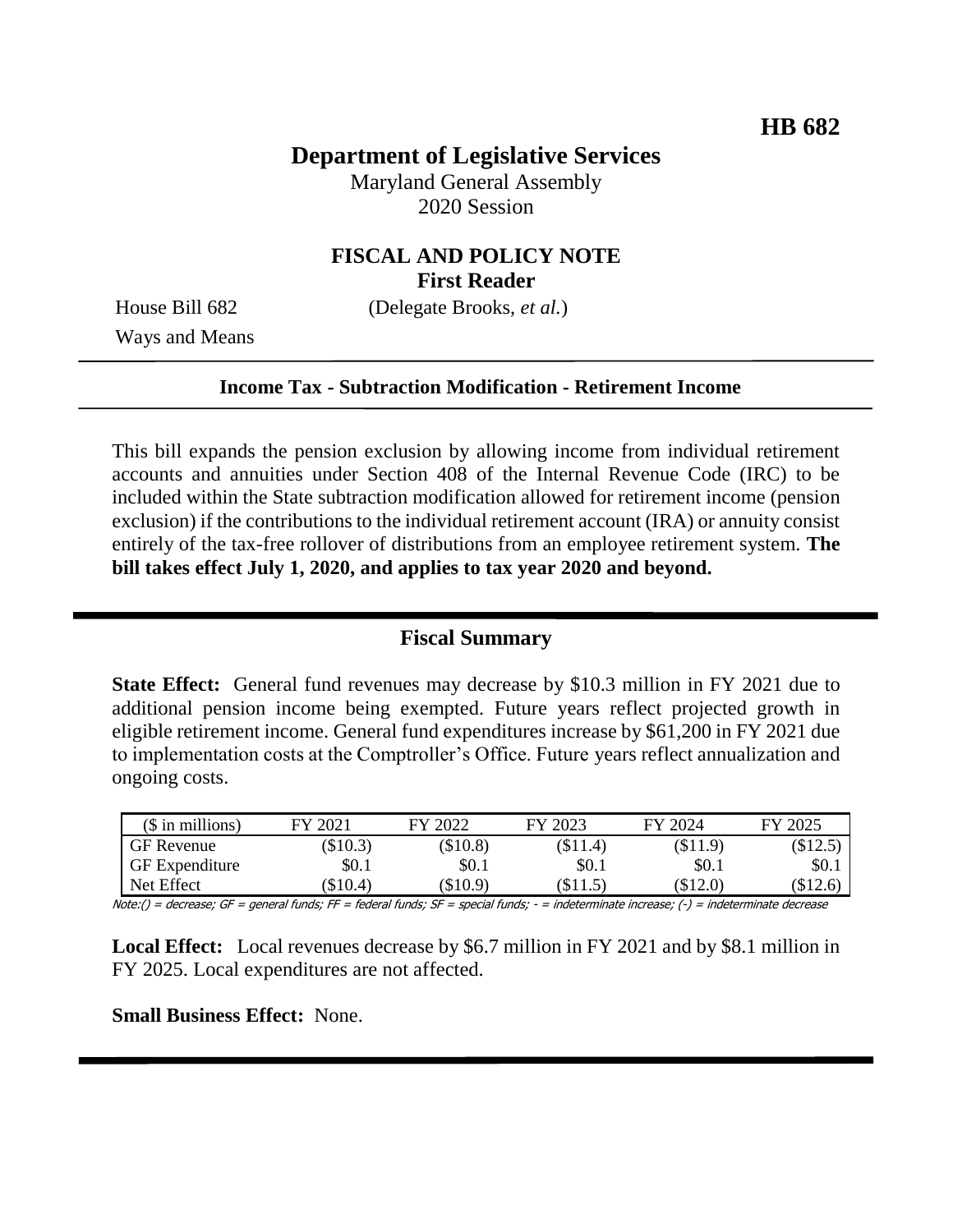# **Analysis**

## **Current Law/Background:**

### *State Pension Exclusion*

Maryland law provides a pension exclusion (in the form of a subtraction modification) for individuals who are at least 65 years old or who are totally disabled. Under this subtraction modification, up to a specified maximum amount of taxable pension income (\$31,100 for 2019) may be exempt from tax. The maximum exclusion allowed is indexed to the maximum annual benefit payable under the Social Security Act and is reduced by the amount of any Social Security payments received (Social Security offset).

The "Social Security offset" is the reduction in the maximum pension exclusion allowed under current law for an individual. The Social Security offset was established at the same time as the pension exclusion. Given that Social Security benefits are exempt from Maryland income tax even though benefits are partially taxable for federal purposes, the offset works to equalize the tax treatment of individuals who receive their retirement benefits from different sources by reducing the amount of the allowable exclusion by the amount of any Social Security benefits received.

One significant feature of the current pension exclusion is that it is limited to income received from an "employee retirement system." Chapter 524 of 2000 clarified the definition of an "employee retirement system" by providing for the types of retirement income that may be included for purposes of calculating the pension exclusion. As defined by Chapter 524, eligible employee retirement systems are retirement plans established and maintained by an employer for the benefit of its employees and qualified under § 401(a), § 403, or § 457(b) of the IRC. These include defined benefit and defined contribution pension plans, 401(k) plans, 403(b) plans, and 457(b) plans. However, Chapter 524 also included language clarifying what is not included in an "employee retirement system": (1) an IRA or annuity under § 408 of the IRC; (2) a Roth IRA under § 408A of the IRC; (3) a rollover IRA; (4) a simplified employee pension under § 408(k) of the IRC; or (5) an ineligible deferred compensation plan under § 457(f) of the IRC. Since 2000, there have been no substantive changes to the pension exclusion. **Exhibit 1** shows the eligible and ineligible retirement income under the pension exclusion.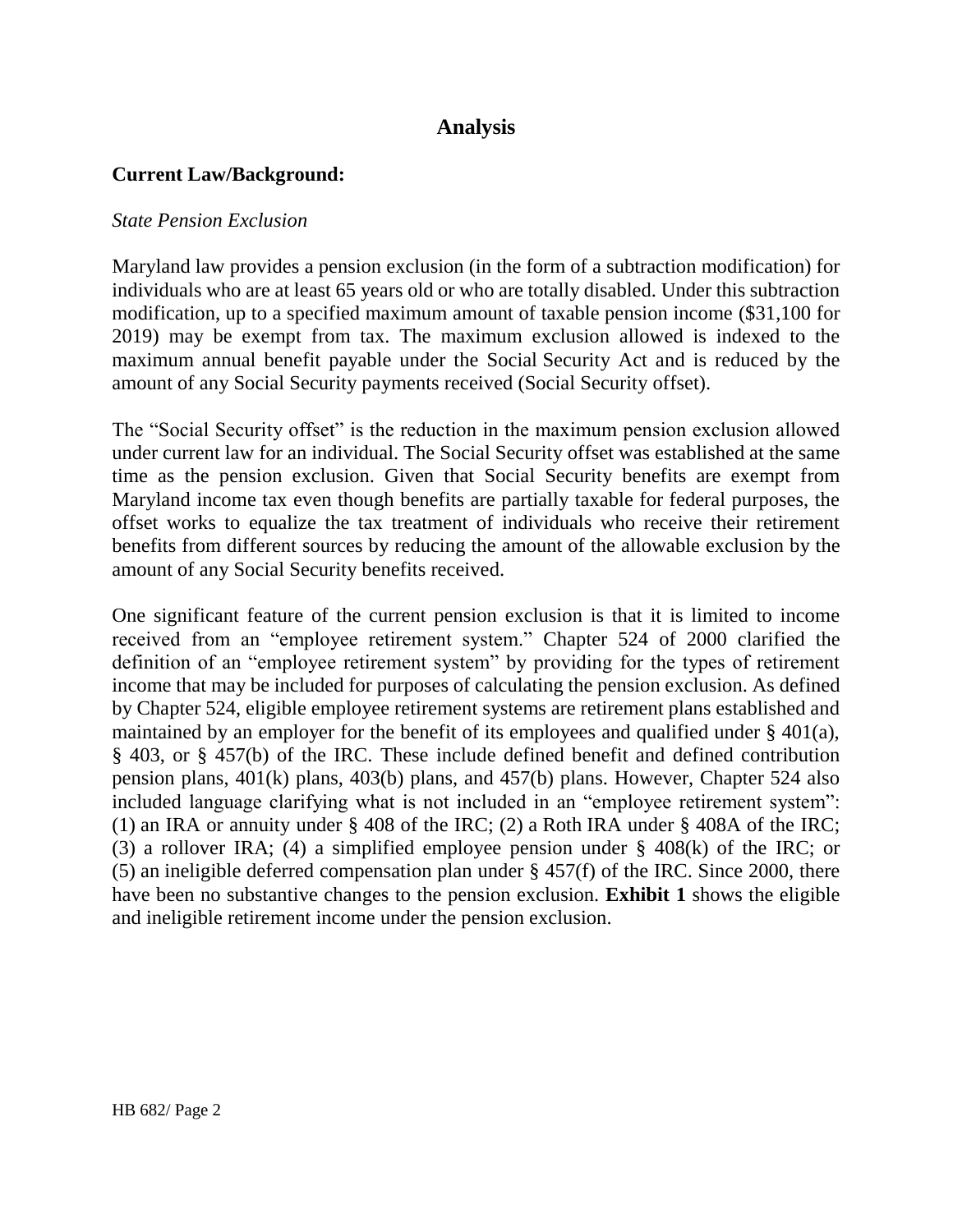# **Exhibit 1 Eligible and Ineligible Retirement Plans under the Pension Exclusion**

- $\bullet$  401(k) Cash or Deferred Arrangement Plans  $\bullet$  Traditional IRAs
- 
- $\bullet$  457(b) Plans  $\bullet$  Roth IRAs
- Thrift Savings Plans Keogh Plans
- Savings Incentive Match Plan for Employees Retirement Plans under § 401(k) of the IRC

## **Eligible Ineligible**

- 
- $\bullet$  403(b) Plans  $\bullet$  Rollover IRAs
	-
	-
	- Simplified Employee Pensions
	- Savings Incentive Match Plan for Employees Retirement Plans under § 408 of the IRC

IRA: individual retirement account IRC: Internal Revenue Code

Source: Department of Legislative Services

Additional retirement income may be exempted if the individual has qualified U.S. military, law enforcement, correctional officer, fire, rescue, or emergency services personnel retirement income.

In addition to the special treatment of Social Security and other retirement income, additional income tax relief is provided to senior citizens regardless of the source of their income. Each individual age 65 and older is allowed a \$1,000 personal exemption in addition to the regular personal exemption allowed for all individuals. According to the Department of Budget and Management, in fiscal 2020 these benefits will reduce State revenues by \$620.6 million and local income tax revenues by \$373.1 million.

## *Rollover IRAs and Retirement Income*

IRAs are a significant source of retirement savings, holding more than one-quarter of all U.S. retirement assets. There are several types of IRA accounts – traditional, originating from contributions; traditional, originating from rollovers; Roth IRAs; Simplified Employee Pensions; and SIMPLE Plans. Both types of traditional IRAs can receive rollovers or contributions subsequent to their establishment; for example, individuals might make contributions to an IRA originating from a rollover.

Rollovers have become more common over time and are now a significant source of IRA assets as companies shift from defined benefit plans to defined contribution systems and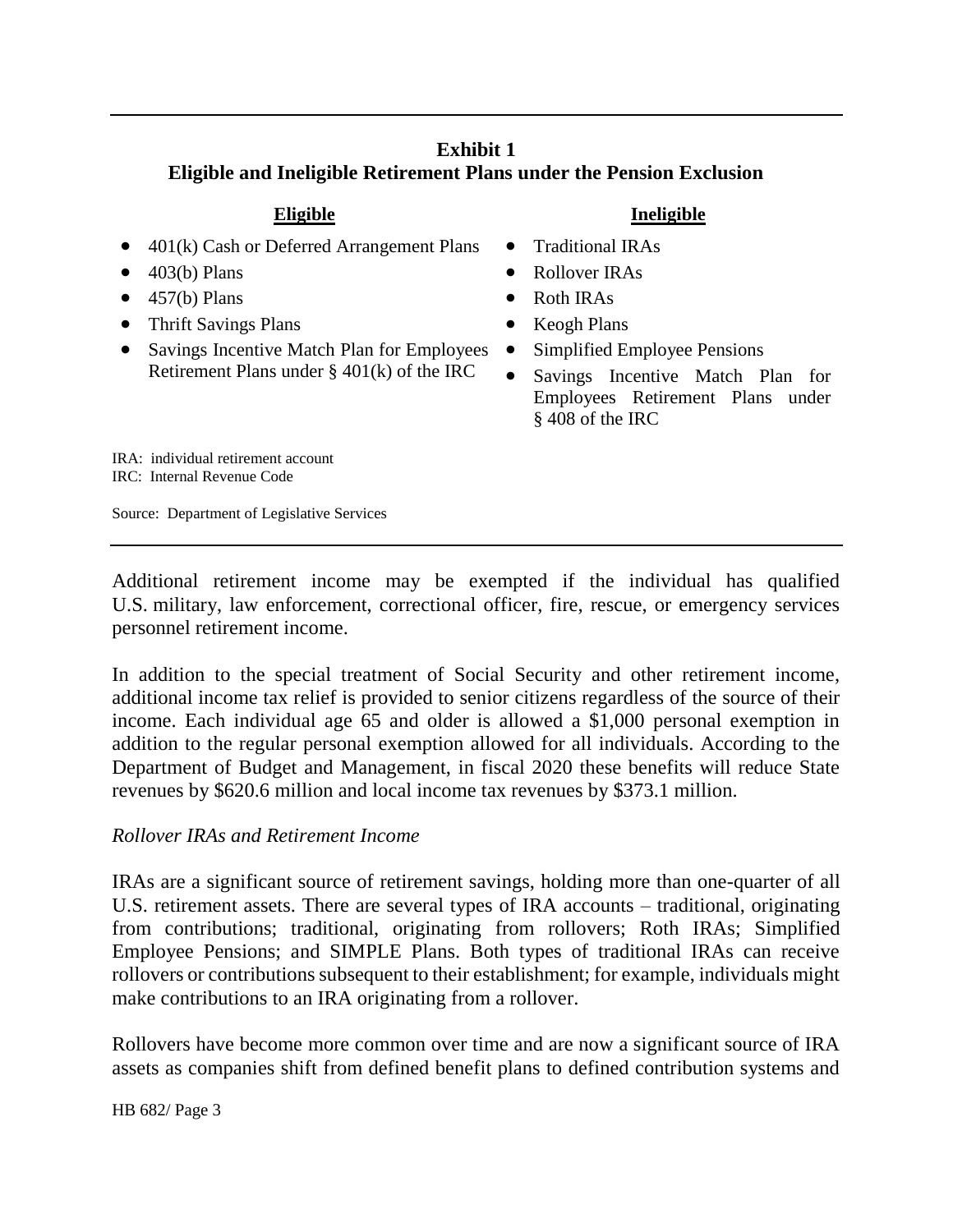as a growing number of Americans enter retirement. Most rollovers occur when people change jobs and wish to move 401(k) or 403(b) assets into an IRA. According to the U.S. Government Accountability Office, millions of employees change jobs each year and some leave their savings in their former employers' 401(k) plans. If their accounts are small enough and they do not instruct the plan to do otherwise, plans can transfer their savings – a forced transfer – into an IRA without their consent.

Due to taxpayer confidentiality requirements, the Department of Legislative Services (DLS) does not have access to income tax data and is dependent on data from the Comptroller's Office. As required by Chapter 648 of 2016, the Comptroller's Office altered the personal income tax form to capture additional data on the pension exclusion by adding Form 502R. In tax year 2016, 705,360 taxpayers filed Form 502R and reported \$21.7 billion in retirement income (of all sources). A total of 227,900 of these taxpayers reported \$3.8 billion in IRA retirement income. Of the taxpayers reporting IRA retirement income, about 2% reported that the IRA consisted entirely of the tax-free rollover of distributions from an employee retirement system. DLS notes that approximately 108,000 taxpayers who reported \$3.3 billion in retirement income (of all sources) did not file Form 502R.

**State Revenues:** The bill expands the State pension exclusion beginning with tax year 2020 by allowing a rollover IRA or annuity to qualify for the pension exclusion if the contributions to the IRA or annuity consist entirely of the tax-free rollover of distributions from an employee retirement system. As a result, State income tax revenues will decrease by \$10.3 million in fiscal 2021. **Exhibit 2** shows the estimated impact of the bill on State and local revenues.

|              | <b>Exhibit 2</b><br><b>State and Local Revenue Impacts</b><br><b>Fiscal 2021-2025</b><br>(\$ in Millions) |                |            |                |          |  |
|--------------|-----------------------------------------------------------------------------------------------------------|----------------|------------|----------------|----------|--|
|              | <b>FY 2021</b>                                                                                            | <b>FY 2022</b> | FY 2023    | <b>FY 2024</b> | FY 2025  |  |
| <b>State</b> | (\$10.3)                                                                                                  | (\$10.8)       | (\$11.4)   | (\$11.9)       | (\$12.5) |  |
| Local        | (6.7)                                                                                                     | (7.0)          | (7.4)      | (7.8)          | (8.1)    |  |
| <b>Total</b> | $(\$17.0)$                                                                                                | $(\$17.8)$     | $(\$18.7)$ | $(\$19.7)$     | \$20.7)  |  |

This estimate is based on the amount of eligible retirement income reported on Form 502R and adjusted for those taxpayers who reported pension income on a tax return but did not report pension income on Form 502R. Revenue losses could also be greater due to tax